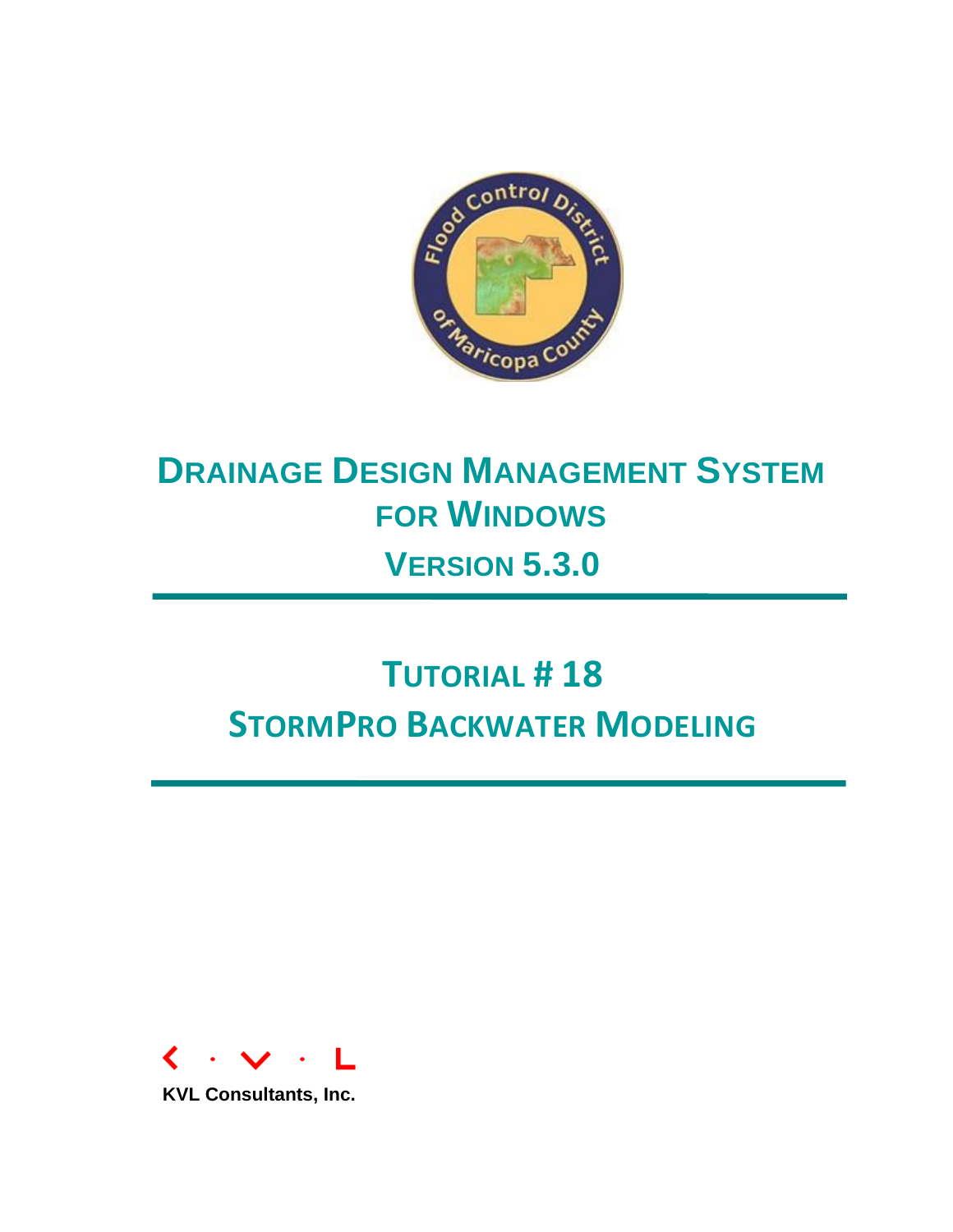*This document contains step-by-step tutorials for the Storm Drainage Hydraulics module of DDMSW for evaluating the hydraulic grade line.* 

#### **STORMPRO BACKWATER MODELING**

#### **TABLE OF CONTENTS**

| No. Section | Page |
|-------------|------|
|             |      |

| Create a Folder for Model Runs (File → Project Paths)1              | 1.0 |
|---------------------------------------------------------------------|-----|
| Modify Conveyance Facilities (Hydraulics → Conveyance Facilities) 2 | 2.0 |
| Establish Line IDs (Hydraulics → STORMPRO Backwater → Lines) 3      | 3.0 |

4.0 [Run Model \(Hydraulics](#page-6-0) → STORMPRO Backwater → Model).....................5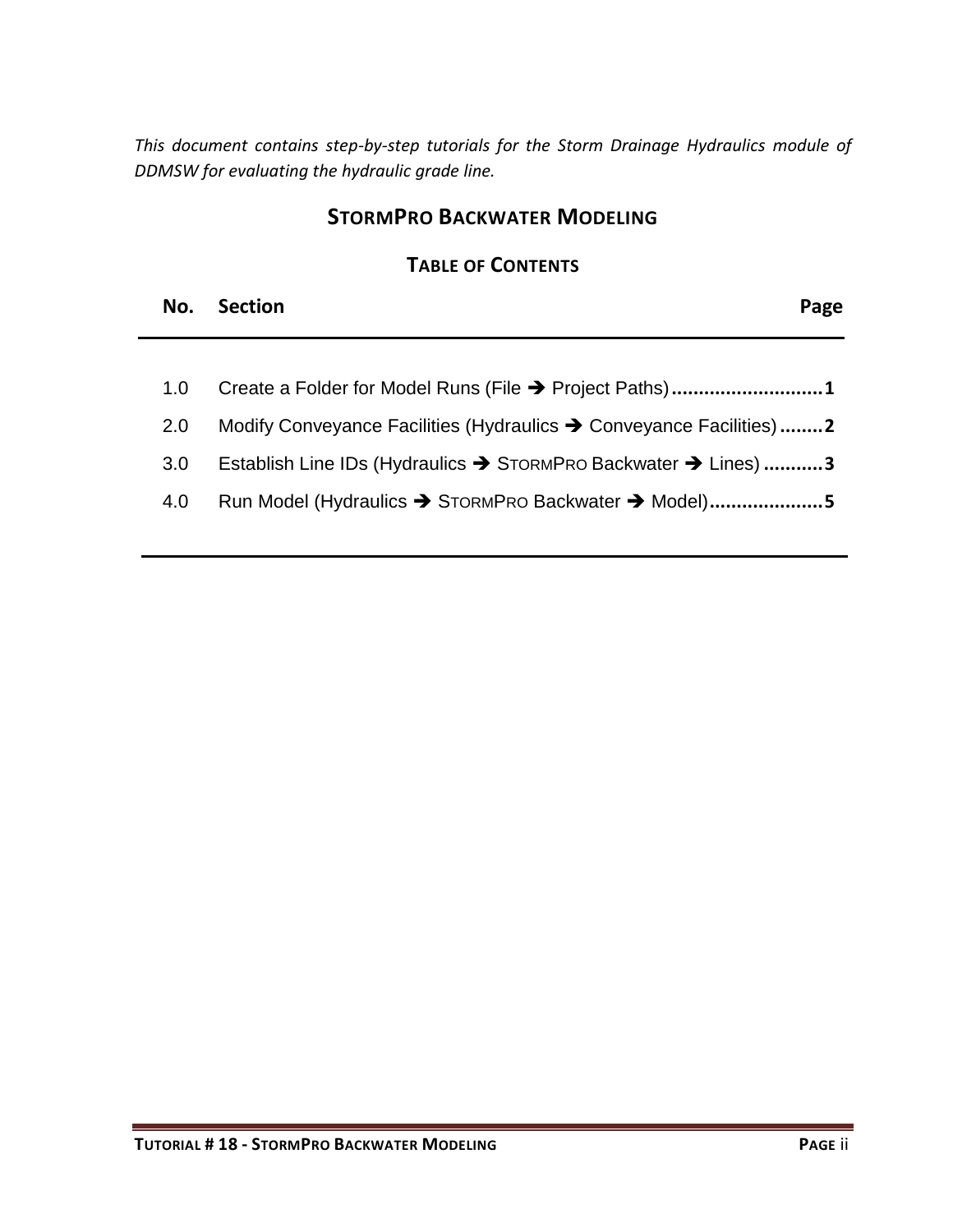### **STORMPRO BACKWATER MODELING DATE UPDATED: APRIL 25, 2016**

This tutorial provides a working example in the use of the **STORMPRO** Backwater Model. For this example, **KVLEXAMPLE7** will be used. Before developing the backwater model, it is necessary to develop the hydrology using the Rational Method and enter the data for all conveyance facilities. The detailed procedure for the Rational Method and Conveyance Facilities for this tutorial is provided in **TUTORIALS FOR DDMSW HYDROLOGY MODELING – TUTORIAL 3 RATIONAL METHOD MODELING.** This tutorial starts after the **RATIONAL METHOD MODELING TUTORIAL** has been completed.

The specific requirements for running **STORMPRO** using the pipe network shown below include:

- 1. Establishing a folder for the model runs
- 2. Modifying the Conveyance Facilities
- 3. Establish the details for the Line IDs
- 4. Run Model



**KvlExample7 Pipe Network** 

#### <span id="page-2-0"></span>**1.0 CREATE A FOLDER FOR MODEL RUNS (FILE PROJECT PATHS)**

For this example, a new folder (**C:\FCDMC\DDMSW530\Modlruns\ kvlExample7**) was created.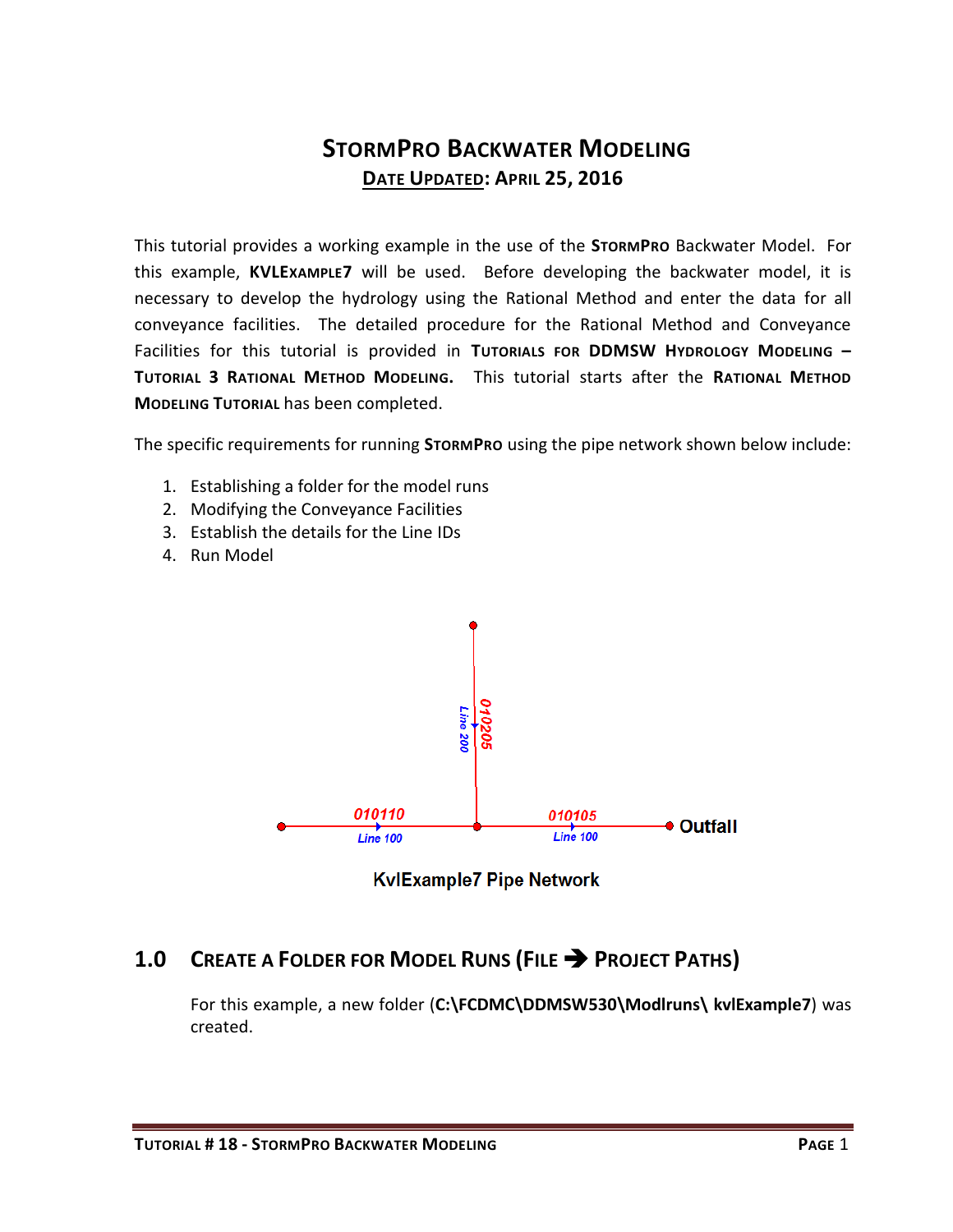| Project Paths -- Edit  |                                           |      |        |               |
|------------------------|-------------------------------------------|------|--------|---------------|
|                        | Machine ID   FC6W92430755# CARRIAGAC      |      |        |               |
| Agency                 | Flood Control District of Maricopa County |      |        |               |
| Project                | Rational Method Tutorial                  |      |        |               |
| <b>Model Runs Path</b> | C:\FCDMC\DDMSW480\MODLRUNS\KVLEXAMPLE7\   |      |        | $\frac{1}{2}$ |
|                        |                                           | Save | Cancel | <u>о</u> к    |

## <span id="page-3-0"></span>**2.0 MODIFY CONVEYANCE FACILITIES (HYDRAULICS CONVEYANCE FACILITIES)**

In addition to the data previously entered (in the **RATIONAL METHOD MODELING TUTORIAL**) for the Conveyance Facilities, the following data needs to be entered:

- **Line ID: STORMPRO** models each line separately starting with the lowest **Line ID.** It is important to enter the **Line ID**'s in the order that the model should run. This is to establish the starting water surface elevation for Lines entering another Line. In the above network, all conveyance facilities in the **Main Line** (that goes to an Outfall) are labeled **Line ID** *100*. The upstream Line in this example is labeled **Line ID** *200*.
- **Sort:** For **STORMPRO** to run correctly, the **Facility ID**'s must be sorted in the order from Downstream to Upstream**.** Use the **Sort** field to force the correct order. **This is critical.**
- **Outfall:** If a **Facility ID** is an Outfall, then check the **Outfall** checkbox. In this case, there are two outfalls. They are **Facility ID**s *010105* and *010205* for **Line ID**s *100* and *200* respectively.
- **D/S Pipe ID:** If a **Facility ID** enters a downstream Line, then enter the **D/S Pipe ID.**  In the case of **Facility ID** *010205* for **Line ID** *200*, enter **Pipe ID** *010105* (of **Line ID** *100*) as the **D/S Pipe ID**.

**Manholes:** Enter the number of manholes in each **Facility ID**.

Screen Captures for **Facility ID** *010105* and *010205* are shown below.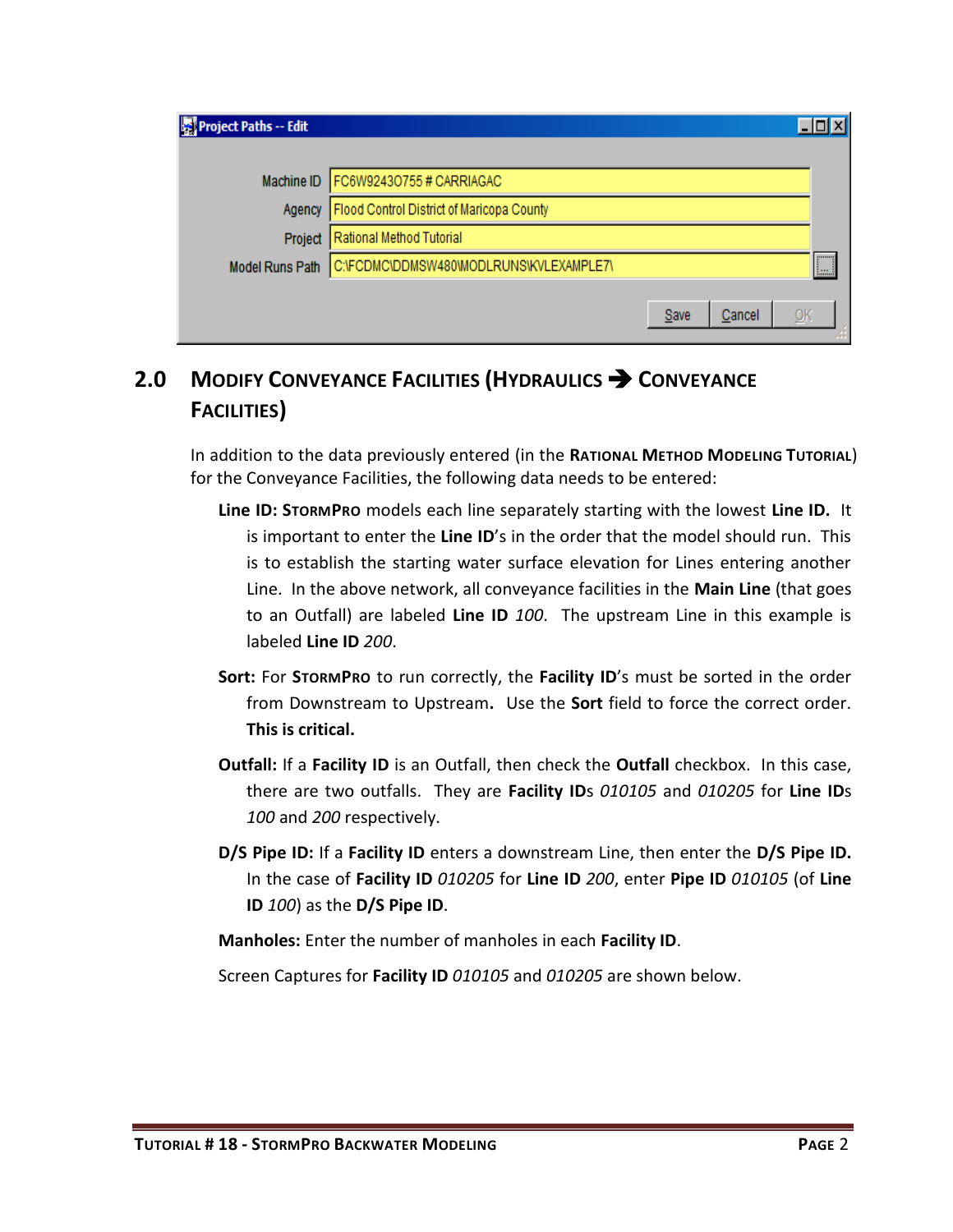| Conveyance Facilities - MB: 01        |                                         |         |       |                     |           |                | $-121 \times$          |
|---------------------------------------|-----------------------------------------|---------|-------|---------------------|-----------|----------------|------------------------|
| List                                  |                                         |         |       | <b>Details</b>      |           |                |                        |
| ID                                    | <b>Section Type</b>                     |         |       | <b>Calculations</b> |           |                |                        |
| $MB$ ID $ 01$                         | Section Pipe                            |         |       |                     |           | Capacity (cfs) | 108.0                  |
| 010105<br>Facility ID                 | Length (ft)                             | 1323.00 |       |                     |           | Slope (ft/ft)  | 0.0030                 |
| Line ID<br>100                        | Manning's n                             | 0.013   |       |                     |           | Velocity (fps) | 6.8                    |
| $10 -$<br>Sort                        | Diameter (in)                           | 54      |       |                     |           |                |                        |
| <b>Model Options</b>                  | No. of Barrels                          | ÷<br>1  |       |                     |           |                |                        |
|                                       |                                         |         |       |                     |           |                |                        |
| All RP<br>RP (yrs)<br>10              | No. of Manholes                         | $0 -$   |       |                     | $\Omega$  |                | Upstream<br><b>HGL</b> |
| 145.9 □ Custom<br>Q(cts)              |                                         |         |       |                     | (cfs)     |                | (f <sup>th</sup> )     |
| Model Road $\Box$                     |                                         |         |       | 2Yr                 | 78.2      |                | 990.64                 |
| Outfall $\nabla$<br>First Pipe $\Box$ |                                         |         |       | 5 Yr                | 115.7     |                | 991.55                 |
| D/S Pipe ID                           |                                         |         |       | 10 Yr               | 145.9     |                | 993.77                 |
| <b>Elevations</b>                     | Comments                                |         |       | 25 Yr               | 203.3     |                | 1000.2                 |
| U/S(f)<br>$D/S$ (ft)                  |                                         |         |       | 50 Yr               | 256.6     |                | 1008.2                 |
| 993.00<br>988.00<br>Ground            |                                         |         |       | 100 Yr              | 308.9     |                | 1022.9                 |
| 988.00<br>Invert<br>984.00            |                                         |         |       |                     |           |                |                        |
|                                       |                                         |         |       |                     |           |                |                        |
| <b>O</b> Info                         | <b>Resort</b><br>Print<br><b>Delete</b> | Add     | Graph |                     | <b>MB</b> | Update         | QK                     |

| Conveyance Facilities - MB: 01        |                                  |          |                          |                     |           |                    | $\Box$ D $\times$               |
|---------------------------------------|----------------------------------|----------|--------------------------|---------------------|-----------|--------------------|---------------------------------|
| List                                  |                                  |          |                          | Details             |           |                    |                                 |
| ID                                    | <b>Section Type</b>              |          |                          | <b>Calculations</b> |           |                    |                                 |
| <b>MBID</b> 01                        | Section Pipe                     |          | $\overline{\phantom{a}}$ |                     |           | Capacity (cfs)     | 51.8                            |
| Facility ID   010205                  | Length (ft)                      | 1318.00  |                          |                     |           | Slope (ft/ft)      | 0.0027                          |
| Line ID<br>200                        | Manning's n                      | 0.013    |                          |                     |           | Velocity (fps)     | 5.4                             |
| $30 -$<br>Sort                        | Diameter (in)                    | 42       |                          |                     |           |                    |                                 |
|                                       | No. of Barrels                   | 클        |                          |                     |           |                    |                                 |
| <b>Model Options</b>                  | Road ID MC-RMAR                  |          |                          |                     |           |                    |                                 |
| All RP<br>RP (yrs)<br>10 <sup>1</sup> | No. of Manholes                  | $0 \div$ |                          |                     | Q         | Road<br>Depth      | Upstream                        |
| $^-$ Custom<br>53.9<br>Q(cts)         |                                  |          |                          |                     | (cfs)     | (f <sup>th</sup> ) | <b>HGL</b><br>(f <sup>t</sup> ) |
| Model Road <sup>√</sup>               |                                  |          |                          | 2Yr                 | 28.1      |                    | 992.88                          |
| First Pipe $\nabla$<br><b>Outfall</b> |                                  |          |                          | 5Yr                 | 42.5      |                    | 992.88                          |
| D/S Pipe ID 010105                    |                                  |          |                          | 10 Yr               | 53.9      |                    | 992.88                          |
| <b>Elevations</b>                     | <b>Comments</b>                  |          |                          | 25 Yr               | 77.5      | 0.86               | 992.88                          |
| U/S(f)<br>D/S(f)                      |                                  |          |                          | 50 Yr               | 98.6      | 1.08               | 992.88                          |
| 993.00<br>996.00<br>Ground            |                                  |          |                          | 100 Yr              | 119.6     | 1.20               | 992.88                          |
| 988.50<br>Invert<br>992.00            |                                  |          |                          |                     |           |                    |                                 |
| <b>Olnfo</b>                          | <b>ReSort</b><br>Print<br>Delete | Add      | Graph                    |                     | <b>MB</b> | Update             | QK                              |

## <span id="page-4-0"></span>**3.0 ESTABLISH LINE IDS (HYDRAULICS STORMPRO BACKWATER LINES)**

When first going into this form, there will be no data and there will not be an **Add** button. The data for the Lines is established when clicking the **Update** button. In this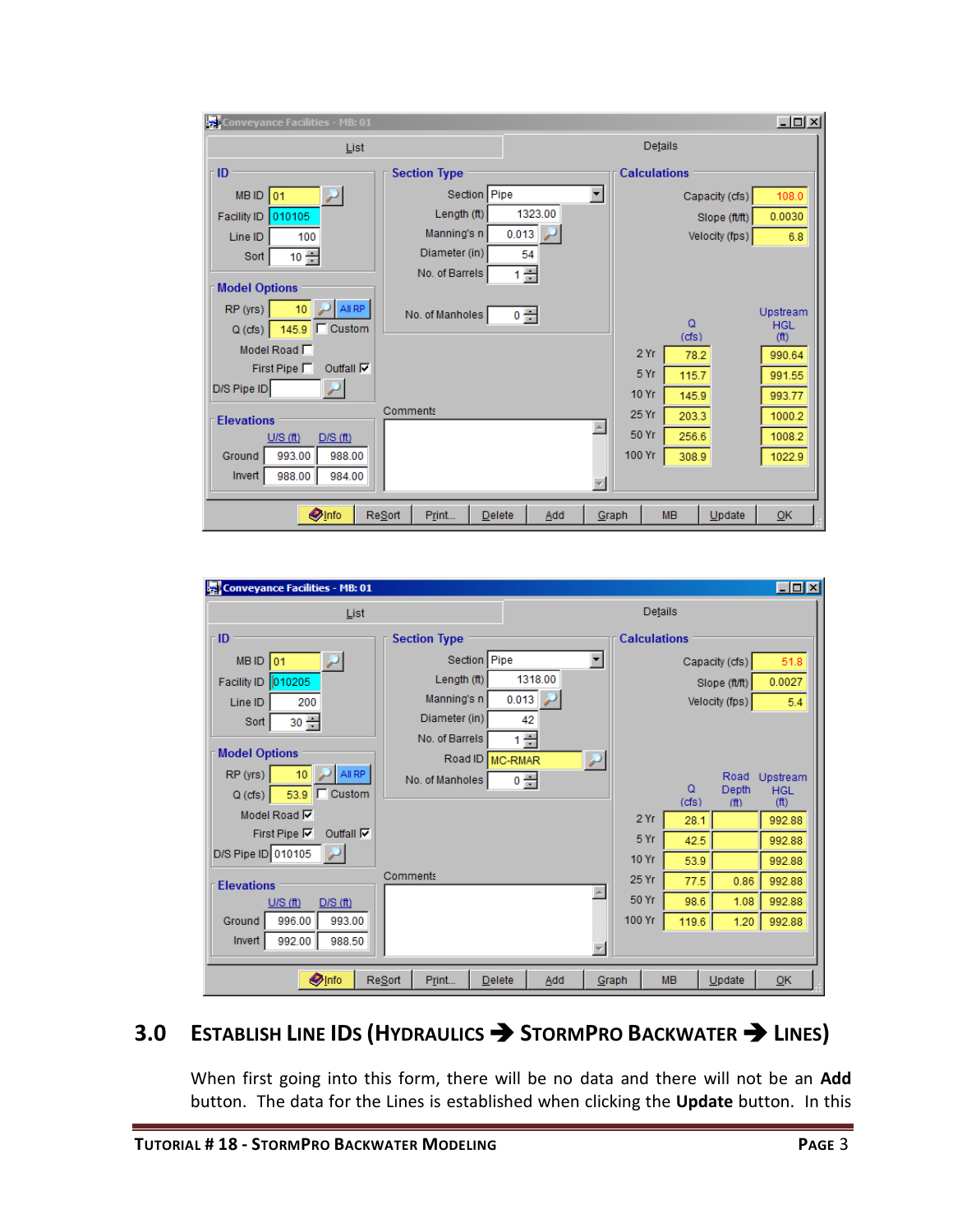case a warning will be given that there is no **Downstream ID** for **Line ID** *100* (because it is an **Outfall**). For this **Line ID** *100*, check **Main Line**. It is important to note that if the Conveyance Facilities are modified, then the **STORMPRO** Lines should be updated before running a **STORMPRO** Model.

For a **Main Line**, the Starting Hydraulic Grade Line for each return period can be entered. If left blank, the model uses the formula (Dc+D)/2, where Dc is the critical depth and D is the height of the **Facility ID**.

For Lines that are not a Main Line, a Starting Hydraulic Grade Line can be entered by checking the appropriate **Custom** for each return period. If left blank, the model establishes the value from the modeled Line that this Line enters.

|            | StormPro Lines - MB: 01<br>Main Line |                  |                              |                 |                           |                           |                            |                     |        | $\Box$ |
|------------|--------------------------------------|------------------|------------------------------|-----------------|---------------------------|---------------------------|----------------------------|---------------------|--------|--------|
| Line<br>ID | Downstream Starting                  | HGL <sub>2</sub> | Starting<br>HGL <sub>5</sub> | <b>Starting</b> | Starting<br>HGL 10 HGL 25 | Starting<br><b>HGL 50</b> | Starting<br><b>HGL 100</b> | Major Basin ID 01   |        |        |
| 100        | <b>OUTFALL</b>                       |                  |                              |                 |                           |                           |                            | Line ID             | 100    |        |
| 200        | 010105                               | 990.64           | 991.55                       | 993.00          | 993.00                    | 993.00                    | 993.00                     |                     |        |        |
|            |                                      |                  |                              |                 |                           |                           |                            | Main Line <b>I</b>  |        |        |
|            |                                      |                  |                              |                 |                           |                           |                            | <b>Starting HGL</b> |        |        |
|            |                                      |                  |                              |                 |                           |                           |                            | 2 Year              |        |        |
|            |                                      |                  |                              |                 |                           |                           |                            | 5 Year              |        |        |
|            |                                      |                  |                              |                 |                           |                           |                            | 10 Year             |        |        |
|            |                                      |                  |                              |                 |                           |                           |                            | 25 Year             |        |        |
|            |                                      |                  |                              |                 |                           |                           |                            | 50 Year             |        |        |
|            |                                      |                  |                              |                 |                           |                           |                            | 100 Year            |        |        |
|            |                                      |                  |                              |                 |                           |                           |                            | Design              |        |        |
|            |                                      |                  |                              |                 |                           |                           |                            |                     |        |        |
|            |                                      |                  |                              |                 |                           |                           |                            |                     |        |        |
|            |                                      |                  |                              |                 |                           |                           |                            |                     |        |        |
|            |                                      |                  |                              |                 |                           |                           | Ø                          | Print<br>MB         | Update | QK     |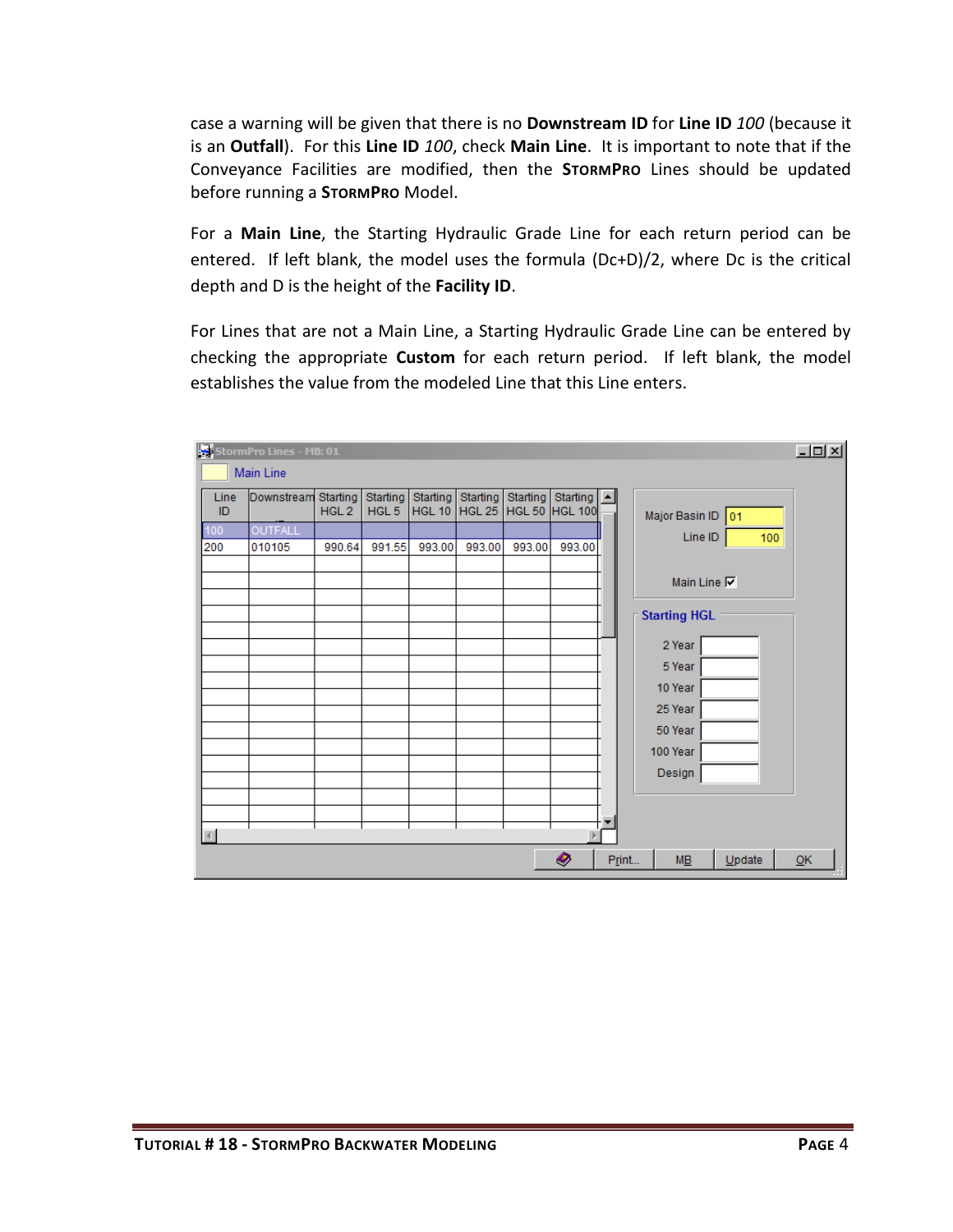|            | StormPro Lines - MB: 01 |                              |                              |                                  |                    |                                  |                                                   |       |                               | $\Box$ |
|------------|-------------------------|------------------------------|------------------------------|----------------------------------|--------------------|----------------------------------|---------------------------------------------------|-------|-------------------------------|--------|
|            | <b>Main Line</b>        |                              |                              |                                  |                    |                                  |                                                   |       |                               |        |
| Line<br>ID | Downstream              | Starting<br>HGL <sub>2</sub> | Starting<br>HGL <sub>5</sub> | <b>Starting</b><br><b>HGL 10</b> | Starting<br>HGL 25 | <b>Starting</b><br><b>HGL 50</b> | Starting $\vert \blacktriangle$<br><b>HGL 100</b> |       | Major Basin ID 01             |        |
| 100        | <b>OUTFALL</b>          |                              |                              |                                  |                    |                                  |                                                   |       | Line ID<br>200                |        |
| 200        | 010105                  | 990.64                       | 991.55                       | 993.00                           | 993.00             | 993.00                           | 993.00                                            |       | DownStream ID<br> 010105      |        |
|            |                         |                              |                              |                                  |                    |                                  |                                                   |       | Main Line $\Box$              |        |
|            |                         |                              |                              |                                  |                    |                                  |                                                   |       | <b>Starting HGL</b><br>Custom |        |
|            |                         |                              |                              |                                  |                    |                                  |                                                   |       | 990.64<br>2 Year<br>г         |        |
|            |                         |                              |                              |                                  |                    |                                  |                                                   |       | 5 Year<br>991.55<br>г         |        |
|            |                         |                              |                              |                                  |                    |                                  |                                                   |       | 10 Year<br>993.00<br>г        |        |
|            |                         |                              |                              |                                  |                    |                                  |                                                   |       | 25 Year<br>993.00<br>г        |        |
|            |                         |                              |                              |                                  |                    |                                  |                                                   |       | 50 Year<br>993.00<br>г        |        |
|            |                         |                              |                              |                                  |                    |                                  |                                                   |       | 100 Year<br>993.00<br>г       |        |
|            |                         |                              |                              |                                  |                    |                                  |                                                   |       | Design<br>г                   |        |
|            |                         |                              |                              |                                  |                    |                                  |                                                   |       |                               |        |
|            |                         |                              |                              |                                  |                    |                                  |                                                   |       |                               |        |
|            |                         |                              |                              |                                  |                    |                                  |                                                   |       |                               |        |
|            |                         |                              |                              |                                  |                    |                                  | O                                                 | Print | ME<br>$U$ pdate               | QK     |

This is a view after the model has been run (**Starting HGL** is automatically loaded from results).

## <span id="page-6-0"></span>**4.0 RUN MODEL (HYDRAULICS STORMPRO BACKWATER MODEL)**

| Run StormPro Model - MB: 01 | $\begin{array}{c c c c c c} \hline \multicolumn{3}{c }{\mathbf{C}} & \multicolumn{3}{c }{\mathbf{C}} & \multicolumn{3}{c }{\mathbf{X}} \end{array}$ |
|-----------------------------|-----------------------------------------------------------------------------------------------------------------------------------------------------|
| <b>Return Period</b>        | <b>Options</b>                                                                                                                                      |
| <b>☑</b> 2 Year             | All Lines <b>☑</b>                                                                                                                                  |
| $\overline{v}$ 5 Year       | Line ID<br>100                                                                                                                                      |
| 7 10 Year                   | Delete All Prior Results V                                                                                                                          |
| $\sqrt{25}$ Year            |                                                                                                                                                     |
| $\sqrt{2}$ 50 Year          |                                                                                                                                                     |
| <b>■ 100 Year</b>           |                                                                                                                                                     |
| <b>Olnfo</b>                | <b>Error File</b><br>Run Model<br>Results<br>QK<br>аï                                                                                               |

Options when running a **STORMPRO** Model include **Return Period**, **Line ID** and Delete Prior Results. If **All Lines** is checked, then **STORMPRO** will model all the selected return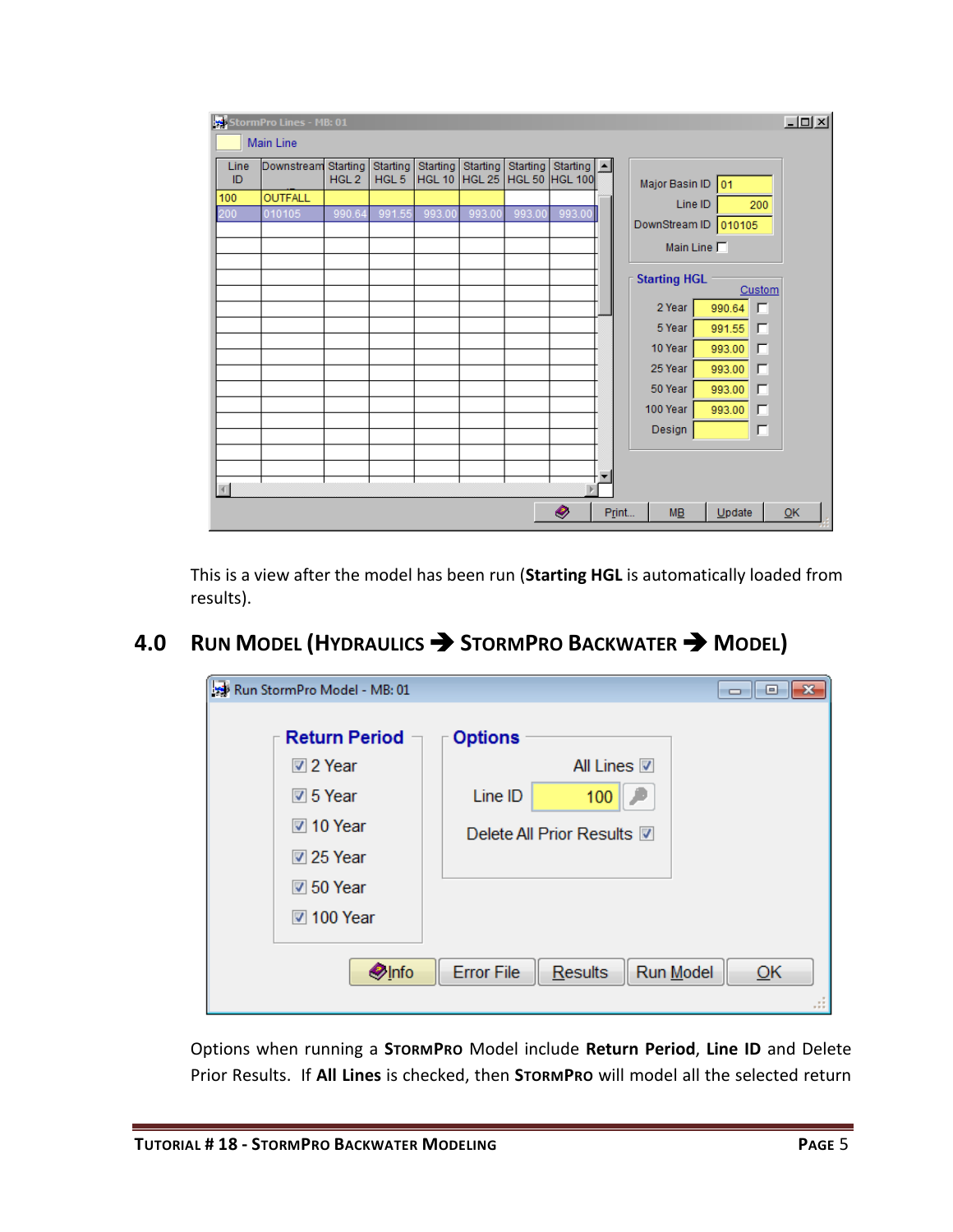periods for **Line** *100* then model all the selected return periods for **Line** *200* (in that order).

Click **Run Model** to run the model. Click **Ye**s to continue.

| <b>Run StormPro Model</b>                                                                                                                           |  |
|-----------------------------------------------------------------------------------------------------------------------------------------------------|--|
| You are about to run 12 models and delete all prior results!<br>Number of Lines $= 2$<br>Number of Return Periods = $6$<br>Do you want to continue? |  |
| Yes<br>No                                                                                                                                           |  |

Click **Results** to view the model results.

|                        |           | StormPro Results - MB: 01 |              |                               |       |          |        |            |           | $-121 \times$            |  |
|------------------------|-----------|---------------------------|--------------|-------------------------------|-------|----------|--------|------------|-----------|--------------------------|--|
|                        |           |                           | List         |                               |       |          |        | Details    |           |                          |  |
|                        |           |                           |              | <b>Equivalent Box Section</b> |       |          |        |            |           |                          |  |
| Line ID                | <b>RP</b> | ID                        | <b>Size</b>  | <b>Station</b>                | Flow  | Velocity | Inv    | <b>HGL</b> | <b>GE</b> | $HGL > GE$ $\rightarrow$ |  |
| 100                    | 10        | 010105                    | 54" Dia Pipe | 0.00                          | 145.9 | 10.85    | 984.00 | 987.55     | 988.00    |                          |  |
| 100                    | 10        | 010105                    | 54" Dia Pipe | 7.12                          | 145.9 | 10.35    | 984.02 | 987.75     | 988.03    |                          |  |
| 100                    | 10        | 010105                    | 54" Dia Pipe | 37.64                         | 145.9 | 9.86     | 984.11 | 988.06     | 988.14    |                          |  |
| 100                    | 10        | 010105                    | 54" Dia Pipe | 115.14                        | 145.9 | 9.40     | 984.35 | 988.58     | 988.44    | 0.14                     |  |
| 100                    | 10        | 010105                    | 54" Dia Pipe | 213.66                        | 145.9 | 9.17     | 984.65 | 989.15     | 988.81    | 0.34                     |  |
| 100                    | 10        | 010105                    | 54" Dia Pipe | 1323.00                       | 145.9 | 9.17     | 988.00 | 995.25     | 993.00    | 2.25                     |  |
| 100                    | 10        | 010110                    | 48" Dia Pipe | 1328.00                       | 51.4  | 4.09     | 988.00 | 997.74     | 993.01    | 4.73                     |  |
| 100                    | 10        | 010110                    | 48" Dia Pipe | 2671.00                       | 51.4  | 4.09     | 990.00 | 999.45     | 997.00    | 2.45                     |  |
|                        |           |                           |              |                               |       |          |        |            |           |                          |  |
|                        |           |                           |              |                               |       |          |        |            |           |                          |  |
|                        |           |                           |              |                               |       |          |        |            |           |                          |  |
|                        |           |                           |              |                               |       |          |        |            |           |                          |  |
|                        |           |                           |              |                               |       |          |        |            |           |                          |  |
|                        |           |                           |              |                               |       |          |        |            |           |                          |  |
| $\left  \cdot \right $ |           |                           |              |                               |       |          |        |            |           | $\blacktriangleright$    |  |
|                        |           |                           |              |                               |       |          |        |            |           |                          |  |
|                        |           |                           |              | <b>O</b> Info                 | Ø     | Print    | Graph  | View       | MB        | QK                       |  |

Click **Graph** to view the graph of the model results.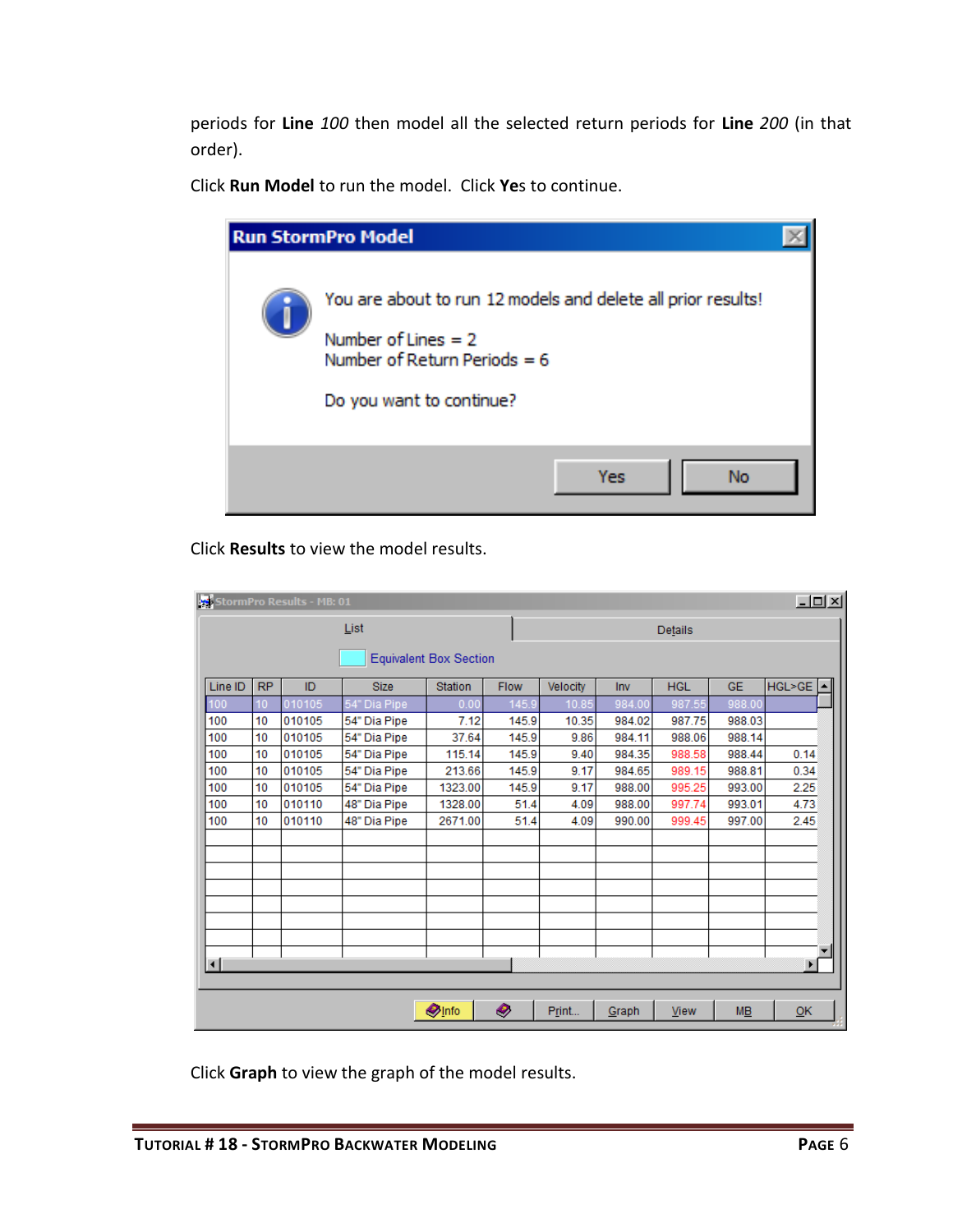

To view another line and/or return period, click the **View** button.

| <b>Model View</b>    |                 |    |
|----------------------|-----------------|----|
| <b>View Option</b>   |                 |    |
| Line ID              | 100             |    |
| <b>Return Period</b> | 10              |    |
| File Type   Results  |                 |    |
| Graph EGL <b>I</b>   |                 |    |
|                      | $\bigcirc$ Info | ΟK |

Options include selecting the **Line ID**, **Return Period**, **File Type** and an option to graph the Energy Grade Line (**Graph EGL**). When selecting a **File Type** the following options are available:

*Results* will select the data from the **STORMPRO RESULTS** filtered for the selected **Line ID** and **Return Period**.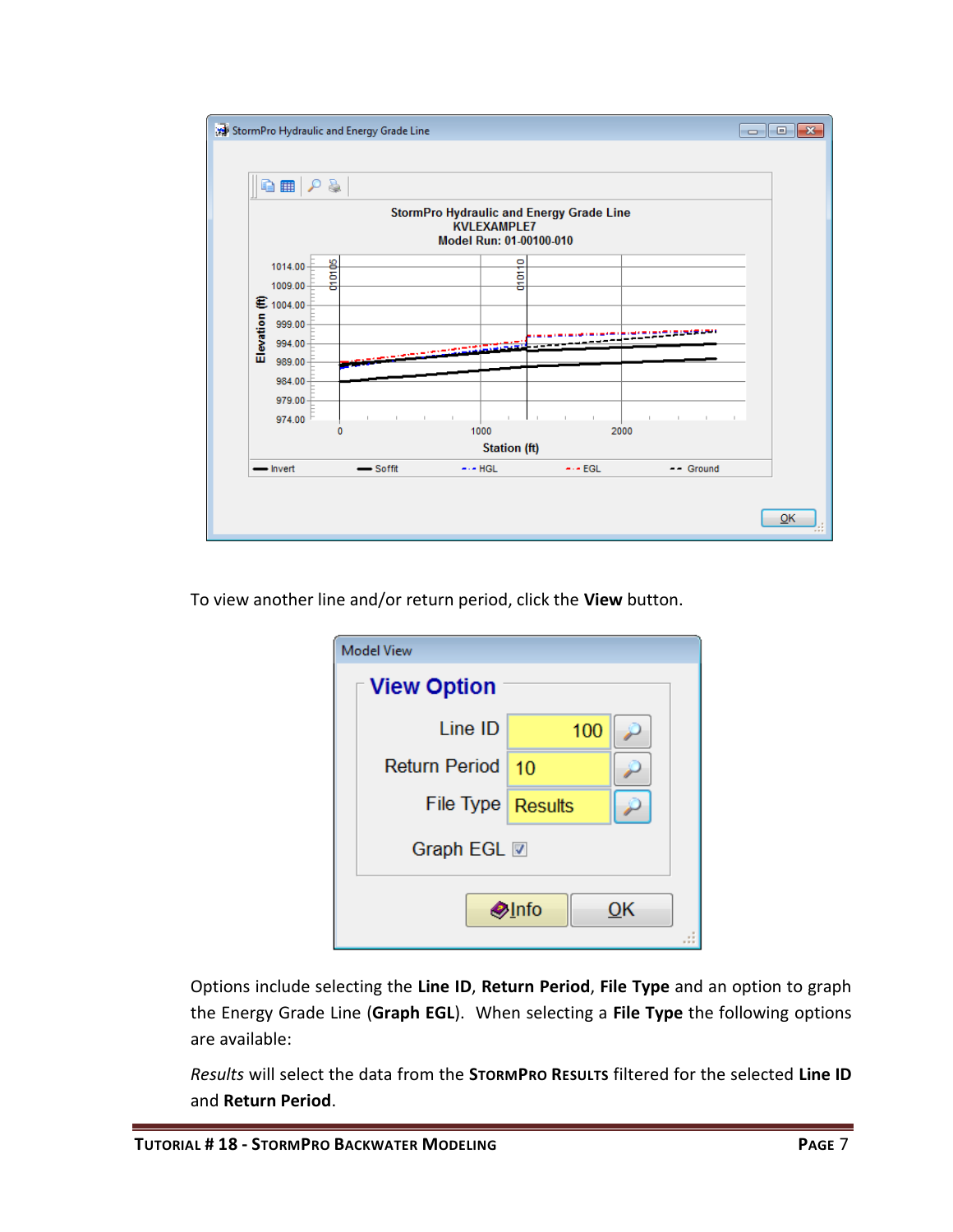*HGL>GE* will select the data from the STORMPRO RESULTS filtered for the selected Line **ID**, **Return Period** and sections where the hydraulic grade line is above the ground elevation.

*Input, Output* and *Warning* will open the model Input, Output and Warning files, respectively (See below for examples of the Input File, Output File, and Warning File).

#### **INPUT FILE:**

```
Jυ
\mathsf{r}_1Flood Control District of Maricopa County
\Gamma2
                File: 01-00100-010.SPI
Г3
                Major Basin: 01 - Line ID: 100 - RP: 10
\mathbf{50}0.00984.0021323.00 988.00 2
                                   .0130.000
ł.
JX
      1328.00 988.00
                                   . 00094.5
                                                              988.00
                                                                                 98.8
                          \mathbf 1\mathbf{1}2671.00 990.00
                                   .0130.000\mathbf{z}\mathbf{1}šН
      2671.00 990.00
                                                                0.00\overline{\mathbf{1}}4.00CD1 - 4C.
      2 - 44.50
                 51.4
\pmb{\wr}
```
#### **OUTPUT FILE:**

|                   |               |              |        |                        |       |                                  | THE LEFT CHAINS FINAL IS THAT A LIGHT CLASS CATTLE |              |              |                   |      |              |       |                |       |
|-------------------|---------------|--------------|--------|------------------------|-------|----------------------------------|----------------------------------------------------|--------------|--------------|-------------------|------|--------------|-------|----------------|-------|
|                   |               |              |        |                        |       |                                  | Flood Control District of Maricopa County          |              |              |                   |      |              |       |                |       |
|                   |               |              |        | File: 01-00100-010.SPI |       |                                  |                                                    |              |              |                   |      |              |       |                |       |
|                   |               |              |        |                        |       | Major Basin: 01 - Line ID: 100 - | RP: 10                                             |              |              |                   |      |              |       |                |       |
| <b>I STATION</b>  | <b>INUERT</b> | <b>DEPTH</b> | W.S.   | 0                      | UEL   | <b>UEL</b>                       | <b>ENERGY</b>                                      | <b>SUPER</b> | CRITICAL     |                   | HGT/ | <b>BASE/</b> | ZL    | N <sub>0</sub> | AUBPR |
|                   | ELEU          | OF FLOW      | ELEU   |                        |       | <b>HEAD</b>                      | GRD.EL.                                            | ELEU         | <b>DEPTH</b> |                   | DIA  | ID NO.       |       | PIER           |       |
| I L/ELEM          | SO.           |              |        |                        |       | SF AVE                           | HF                                                 |              |              | <b>NORM DEPTH</b> |      |              | ZR    |                |       |
|                   |               |              |        |                        |       |                                  |                                                    |              |              |                   |      |              |       |                |       |
| 0.00              | 984.00        | 3.55         | 987.55 | 145.9                  | 10.85 | 1.83                             | 989.38                                             | ព. ពព        | 3.55         |                   | 4.50 | 0.00         | ព. ពព | п              | 0.00  |
| 7.12              | 8.00302       |              |        |                        |       | 8.00566                          | 0.04                                               |              |              | 4.50              |      |              | 0.00  |                |       |
| 7.12              | 984.02        | 3.73         | 987.75 | 145.9                  | 10.35 | 1.66                             | 989.42                                             | 8.00         | 3.55         |                   | 4.50 | 8.00         | 8.00  | п              | 0.00  |
| 30.52             | 8.00302       |              |        |                        |       | 0.00518                          | 0.16                                               |              |              | 4.50              |      |              | 8.88  |                |       |
| 37.64             | 984.11        | 3.95         | 988.06 | 145.9                  | 9.86  | 1.51                             | 989.57                                             | 8.88         | 3.55         |                   | 4.50 | 8.00         | 0.00  | п              | 0.00  |
| 77.50             | 8.00302       |              |        |                        |       | 0.00486                          | 0.38                                               |              |              | 4.50              |      |              | 0.00  |                |       |
| 115.14            | 984.35        | 4.23         | 988.58 | 145.9                  | 9.40  | 1.37                             | 989.95                                             | 8.00         | 3.55         |                   | 4.50 | 8.00         | 0.00  | a              | 0.00  |
| 98.52             | 8.00302       |              |        |                        |       | 0.00510                          | 0.50                                               |              |              | 4.50              |      |              | 8.00  |                |       |
| 213.66            | 984.65        | 4.50         | 989.15 | 145.9                  | 9.17  | 1.31                             | 998.45                                             | 8.00         | 3.55         |                   | 4.50 | 8.00         | 0.00  | п              | 0.00  |
| 1109.34           | 8.00302       |              |        |                        |       | 0.00547                          | 6.07                                               |              |              | 4.50              |      |              | 0.00  |                |       |
| 1323.00           | 988.00        | 7.25         | 995.25 | 145.9                  | 9.17  | 1.31                             | 996.56                                             | 8.88         | 3.55         |                   | 4.50 | ន. នន        | 0.00  | ø              | 0.00  |
| <b>IJUNCT STR</b> | 0.00000       |              |        |                        |       | 0.00393                          | 0.02                                               |              |              |                   |      |              | 8.00  |                |       |
| 1 1328.00         | 988.00        | 9.74         | 997.74 | 51.4                   | 4.09  | 0.26                             | 998.00                                             | 8.00         | 2.15         |                   | 4.00 | 8.00         | 0.00  | а              | 0.00  |
| 1343.00           | 8.00149       |              |        |                        |       | 0.00128                          | 1.72                                               |              |              | 3.04              |      |              | 8.00  |                |       |
| 2671.00           | 998.88        | 9.45         | 999.45 | 51.4                   | 4.09  | 0.26                             | 999.71                                             | 0.00         | 2.15         |                   | 4.00 | 9.00         | 0.00  | а              | 8.88  |
|                   |               |              |        |                        |       |                                  |                                                    |              |              |                   |      |              |       |                |       |
|                   |               |              |        |                        |       |                                  |                                                    |              |              |                   |      |              |       |                |       |
|                   |               |              |        |                        |       |                                  |                                                    |              |              |                   |      |              |       |                |       |
|                   |               |              |        |                        |       |                                  |                                                    |              |              |                   |      |              |       |                |       |